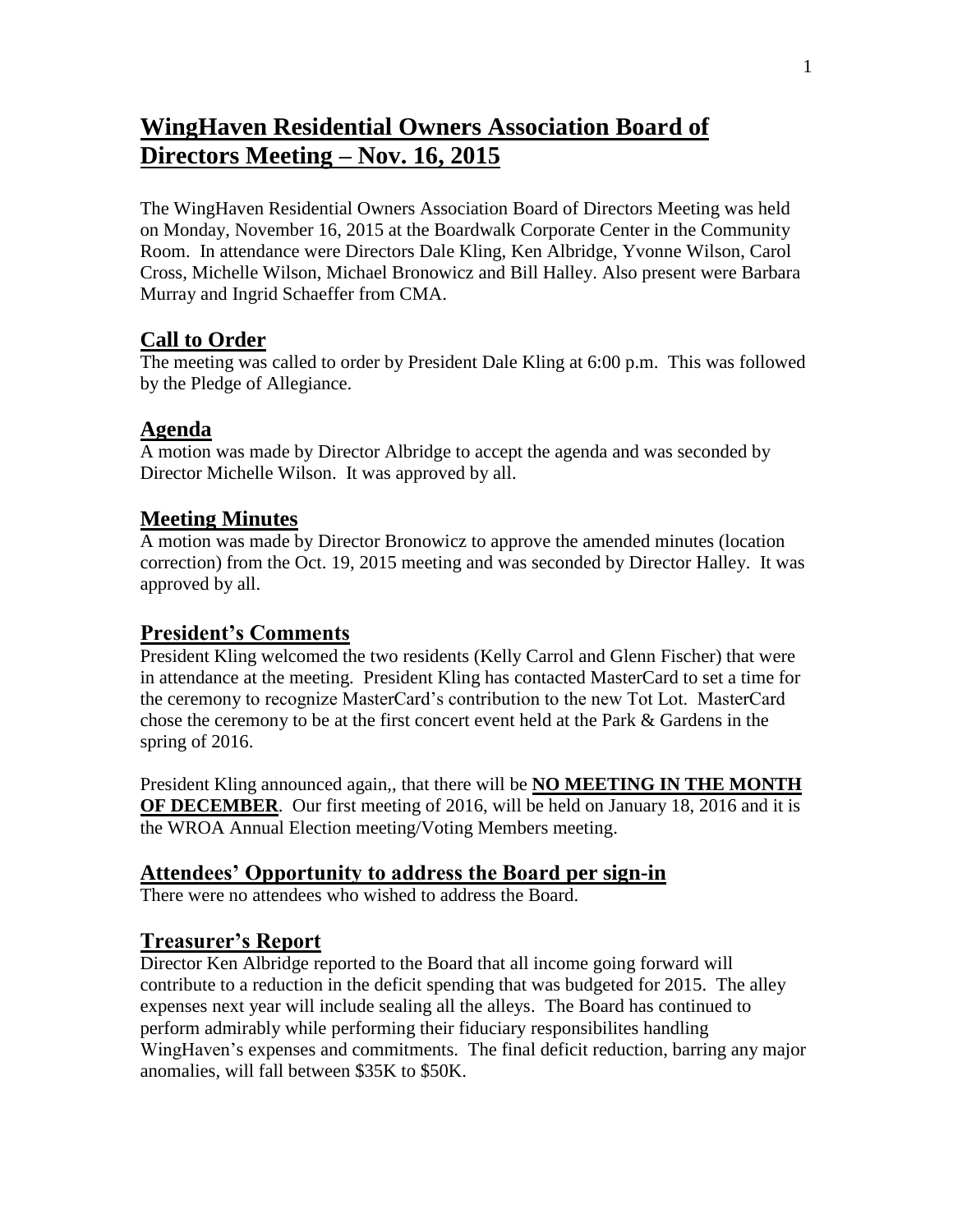A budget meeting was held on Oct. 28, 2015, all Board members attended and a 2016 budget was created. It was approved by all Board members and will be sent to all residents of the WingHaven community. If anyone wishes to see more detailed financial information, your are welcome to contact Ken at his email address which is posted at wroa.info.

## **Management Report**

Twelve violation letters were sent out to residents and eighteen residents are with the attorney. \$150 has been collected this month from past due accounts.

## **Committee Reports**

#### **Events**

Director Cross reminded everyone that on Dec. 6, 2015, the first WingHaven Gingerbread House Soiree will be held. Berkshire Hathway Real Estate has graciously offered the use of their office to host the event. Everyone can enter their own creations; there will be judges, lots of food, and refreshments. 100 % of the money raised that evening will go to help children, among the recipients is Angel Arms.

### **Architectural**

Six requests were received and all six were approved.

#### **Grounds**

Charlie Nagel reported that Option B will be used to handle the Ash Borer Problem in WingHaven. In the spring of 2016, a team will meet with Runyon Landscaping and decide on the area to begin removing and replacing ash trees, diseased or not. This is the start of the four year plan to correct the problem.

#### **Beautification**

Director Michelle Wilson gave an update on the Tot Lot. The work will be completed before Thanksgiving, this includes the timbers that will surround the play area. The ribbon cutting with MasterCard will be held in the spring of 2016 at the first concert. The exact time will be announced at a later date.

### **Unfinished Business**

The City of O'Fallon will begin the Code Enforcement Sweep later this year. The subassociations will take care of their own requirements to satisfy the codes.

Director Yvonne Wilson contacted Kory Sheets of the Traffic Division regarding a 'No Parking' issue along Rolling Thunder Drive. She will be talking to Lori Van Houten who requested no parking along the west side of the street. An investigation will be done. Director Michelle Wilson will contact Dan Komb (Stoney Mountain) regarding one way signs posted in the alleys.